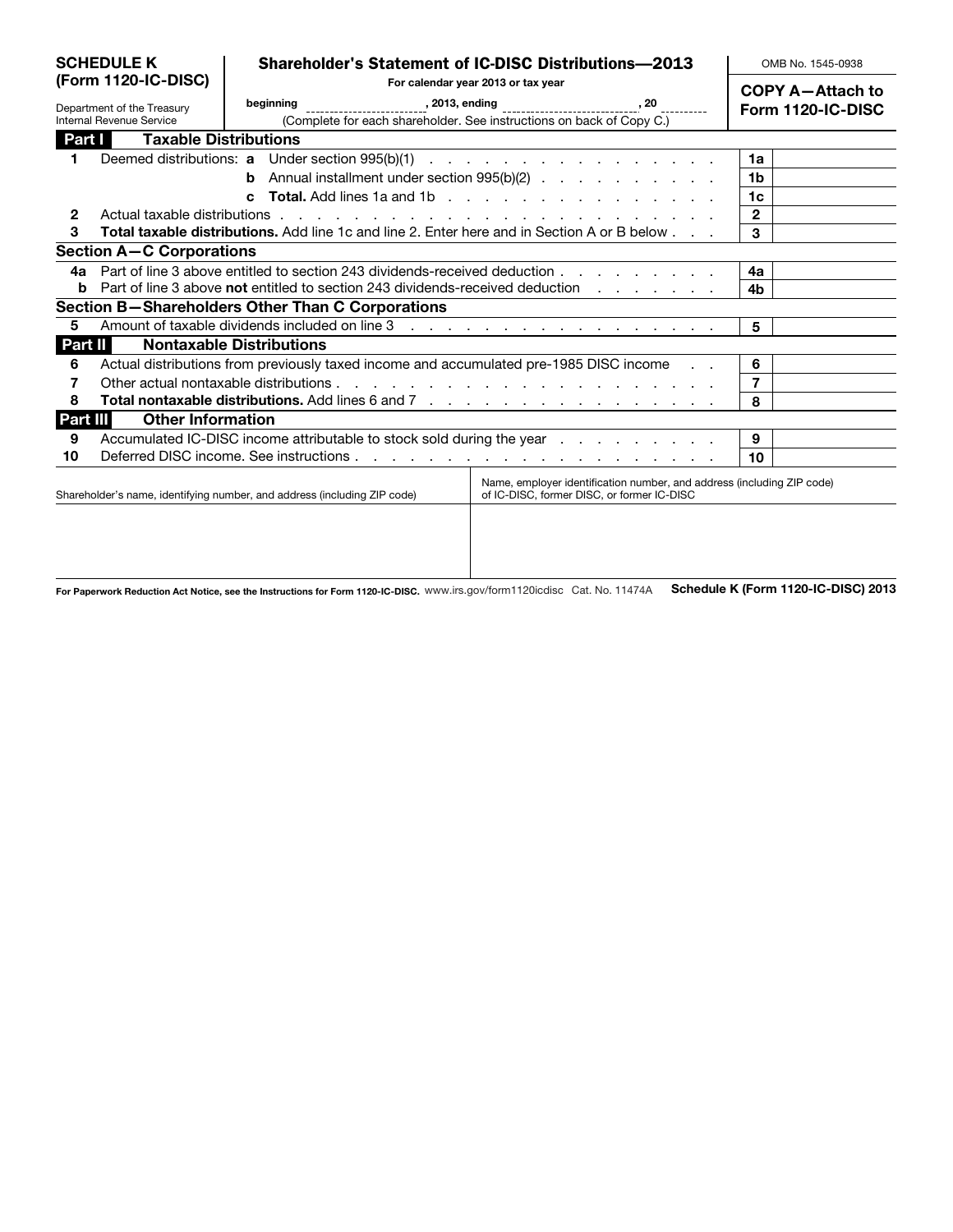| <b>SCHEDULE K</b><br>(Form 1120-IC-DISC)<br>Department of the Treasury<br>Internal Revenue Service |                                                                                                                                                                                                  | <b>Shareholder's Statement of IC-DISC Distributions-2013</b> |                                    |                                                                                                                                                                          |                                     | OMB No. 1545-0938                   |  |
|----------------------------------------------------------------------------------------------------|--------------------------------------------------------------------------------------------------------------------------------------------------------------------------------------------------|--------------------------------------------------------------|------------------------------------|--------------------------------------------------------------------------------------------------------------------------------------------------------------------------|-------------------------------------|-------------------------------------|--|
|                                                                                                    |                                                                                                                                                                                                  |                                                              | For calendar year 2013 or tax year |                                                                                                                                                                          |                                     |                                     |  |
|                                                                                                    |                                                                                                                                                                                                  |                                                              |                                    |                                                                                                                                                                          | <b>For Shareholder's</b><br>records |                                     |  |
| Part I                                                                                             | <b>Taxable Distributions</b>                                                                                                                                                                     |                                                              |                                    |                                                                                                                                                                          |                                     |                                     |  |
| 1                                                                                                  |                                                                                                                                                                                                  |                                                              |                                    | Deemed distributions: a Under section 995(b)(1)                                                                                                                          | 1a                                  |                                     |  |
|                                                                                                    |                                                                                                                                                                                                  |                                                              |                                    | Annual installment under section 995(b)(2)                                                                                                                               | 1 <sub>b</sub>                      |                                     |  |
|                                                                                                    |                                                                                                                                                                                                  | $\mathbf{c}$                                                 |                                    |                                                                                                                                                                          | 1c                                  |                                     |  |
| 2                                                                                                  | Actual taxable distributions                                                                                                                                                                     | $\mathbf{2}$                                                 |                                    |                                                                                                                                                                          |                                     |                                     |  |
| 3                                                                                                  | Total taxable distributions. Add line 1c and line 2. Enter here and in Section A or B below                                                                                                      | 3                                                            |                                    |                                                                                                                                                                          |                                     |                                     |  |
|                                                                                                    | <b>Section A-C Corporations</b>                                                                                                                                                                  |                                                              |                                    |                                                                                                                                                                          |                                     |                                     |  |
| 4a                                                                                                 |                                                                                                                                                                                                  |                                                              |                                    | Part of line 3 above entitled to section 243 dividends-received deduction enterprise to the section of the 3 above entitled to section 243 dividends-received deduction. | 4a                                  |                                     |  |
| b                                                                                                  |                                                                                                                                                                                                  |                                                              |                                    | Part of line 3 above not entitled to section 243 dividends-received deduction                                                                                            | 4b                                  |                                     |  |
|                                                                                                    |                                                                                                                                                                                                  | Section B-Shareholders Other Than C Corporations             |                                    |                                                                                                                                                                          |                                     |                                     |  |
| 5                                                                                                  |                                                                                                                                                                                                  |                                                              |                                    |                                                                                                                                                                          | 5                                   |                                     |  |
| Part II                                                                                            |                                                                                                                                                                                                  | <b>Nontaxable Distributions</b>                              |                                    |                                                                                                                                                                          |                                     |                                     |  |
| 6                                                                                                  |                                                                                                                                                                                                  |                                                              |                                    | Actual distributions from previously taxed income and accumulated pre-1985 DISC income                                                                                   | 6                                   |                                     |  |
| 7                                                                                                  |                                                                                                                                                                                                  |                                                              |                                    |                                                                                                                                                                          | $\overline{7}$                      |                                     |  |
| 8                                                                                                  | Total nontaxable distributions. Add lines 6 and 7                                                                                                                                                |                                                              |                                    |                                                                                                                                                                          | 8                                   |                                     |  |
| Part III                                                                                           | <b>Other Information</b>                                                                                                                                                                         |                                                              |                                    |                                                                                                                                                                          |                                     |                                     |  |
| 9                                                                                                  | Accumulated IC-DISC income attributable to stock sold during the year                                                                                                                            |                                                              |                                    |                                                                                                                                                                          | 9                                   |                                     |  |
| 10                                                                                                 |                                                                                                                                                                                                  |                                                              |                                    | 10                                                                                                                                                                       |                                     |                                     |  |
|                                                                                                    | Name, employer identification number, and address (including ZIP code)<br>Shareholder's name, identifying number, and address (including ZIP code)<br>of IC-DISC, former DISC, or former IC-DISC |                                                              |                                    |                                                                                                                                                                          |                                     |                                     |  |
|                                                                                                    |                                                                                                                                                                                                  |                                                              |                                    |                                                                                                                                                                          |                                     |                                     |  |
|                                                                                                    |                                                                                                                                                                                                  |                                                              |                                    |                                                                                                                                                                          |                                     |                                     |  |
|                                                                                                    | www.irs.gov/form1120icdisc                                                                                                                                                                       |                                                              | Cat. No. 11474A                    |                                                                                                                                                                          |                                     | Schedule K (Form 1120-IC-DISC) 2013 |  |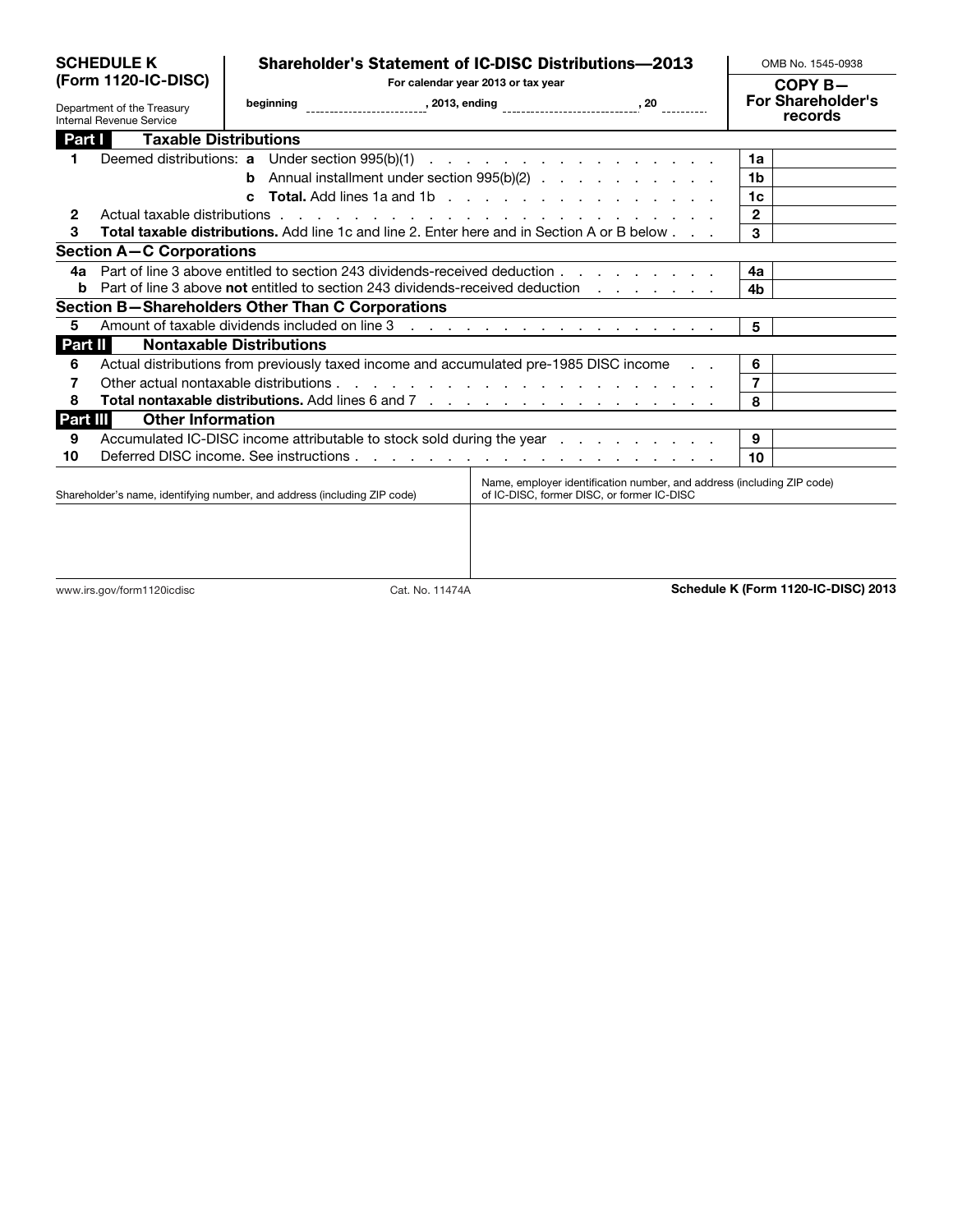## Instructions for Shareholder

Section references are to the Internal Revenue Code.

Purpose of Forms. Copy B of Schedule K (Form 1120-IC-DISC) reports an actual or deemed distribution from an IC-DISC, former IC-DISC, or former DISC. It also reports deferred DISC income from an IC-DISC. Keep it for your records; do not file it with your income tax return.

### Part I—Taxable Distributions

Report as distributions from an IC-DISC:

1. Deemed and actual taxable distributions and

2. Gain, to the extent of accumulated IC-DISC income, on the sale of stock (see *Disposing of IC-DISC Stock* below).

Line 1—Deemed distributions. You are treated as having received deemed distributions (line 1c) as of the last day of the IC-DISC tax year. You must pay tax on the distributions in your tax year that includes that date.

Line 2—Actual taxable distributions. You must pay tax on actual taxable distributions in the year of receipt.

Line 4. Line 4a shows the part of the total taxable distribution on line 3 that qualifies for the 70% or 80% dividends-received deduction under section 243. Line 4b shows the part that does not qualify for the deduction.

Line 5. If you are an individual, partnership, S corporation, estate, or trust, line 5 shows the amount of line 3 distributions taxable to you as a dividend.

For a tax-exempt entity, treat any deemed distribution or actual distribution of previously untaxed income as derived from the conduct of an unrelated trade or business.

Disposing of IC-DISC stock. If you disposed of stock in an IC-DISC, former IC-DISC, or former DISC, you may need to include all or part of the gain in your income. The gain, reported as a dividend under section 995(c), is included to the extent of accumulated IC-DISC income attributable to the stock while you held it (line 9). This dividend is not eligible for the section 243 deduction.

For a tax-exempt entity, treat the gain under section 995(c) as derived from the conduct of an unrelated trade or business.

Foreign shareholders treat all gains on the disposition of stock in an IC-DISC, former IC-DISC, or former DISC, and all distributions from accumulated IC-DISC income or accumulated pre-1985 DISC income, including deemed distributions, as effectively connected with the conduct of a trade or business through a permanent establishment within the United States. See section 996(g) for details.

Acquiring IC-DISC stock. If you acquired stock in an IC-DISC and subsequently

received a distribution with respect to that stock, you may be able to treat part of that distribution as a nontaxable distribution. See section 996(d) for details.

### Part II—Nontaxable Distributions

Actual distributions from previously taxed income and accumulated pre-1985 DISC income are generally not taxable to the extent of your basis in the stock for which the distribution was made. Except for distributions of accumulated IC-DISC income and of earnings and profits from the time before the corporation became an IC-DISC, actual distributions are not taxable to the extent of your basis in the stock for which the distribution was made. Treat distributions in excess of your basis as a gain from the sale or exchange of property. See section 996(e).

#### Part III—Other Information

Line 10—Deferred DISC income. Line 10 shows your share of the IC-DISC's deferred income for the year. Section 995(f) imposes an interest charge on the additional tax you would pay if you included this deferred income in your income for your tax year that ends with or includes the IC-DISC's tax year end shown on Schedule K. Complete Form 8404, Interest Charge on DISC-Related Deferred Tax Liability, to figure the interest charge.

Future developments**.** For the latest information about developments related to Schedule K (Form 1120-IC-DISC) and its instructions, such as legislation enacted after this form and instructions were published, go to *www.irs.gov/form1120icdisc*.

Schedule K (Form 1120-IC-DISC) 2013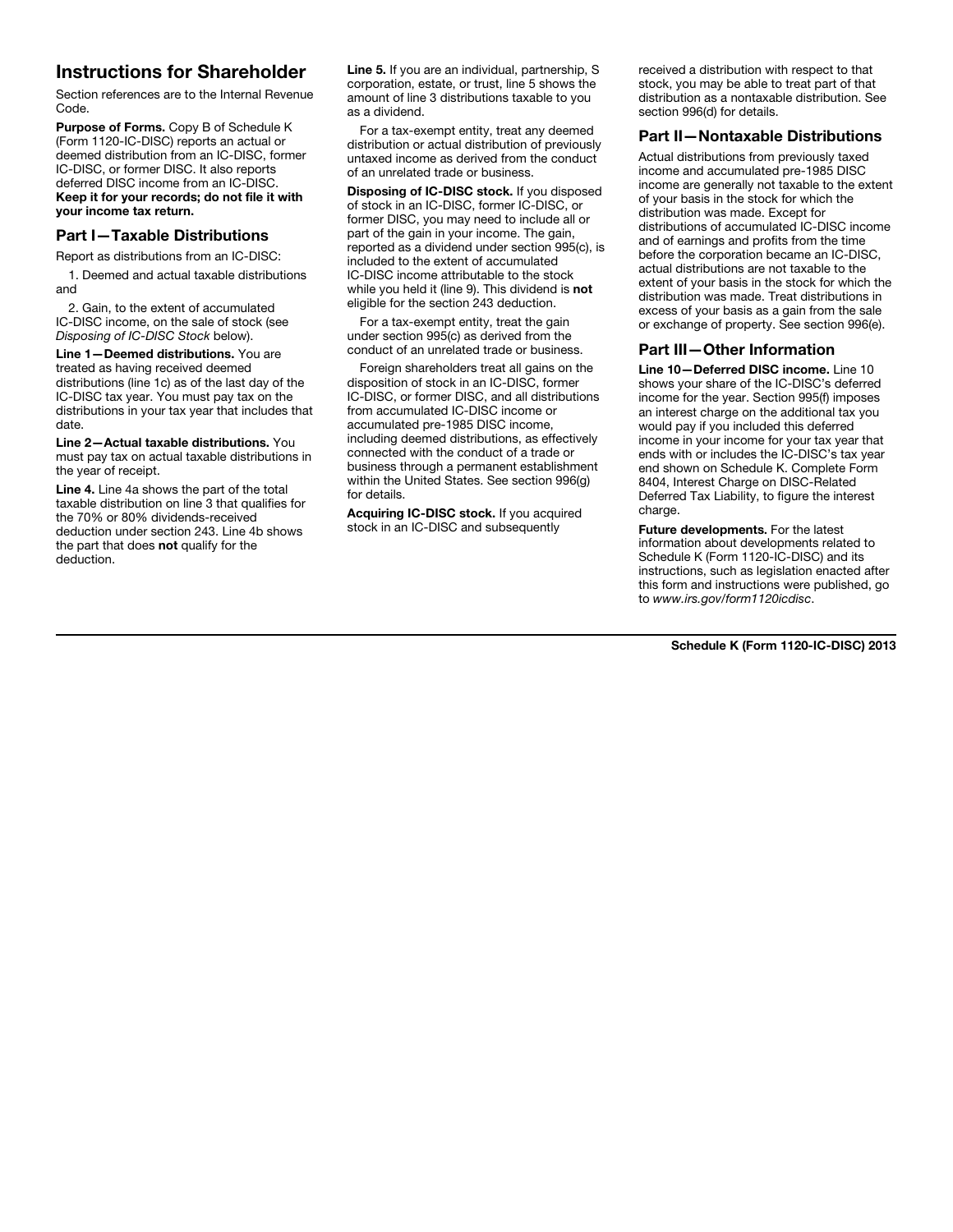| <b>SCHEDULE K</b><br>(Form 1120-IC-DISC)<br>Department of the Treasury<br>Internal Revenue Service |                                                                                        | <b>Shareholder's Statement of IC-DISC Distributions-2013</b><br>For calendar year 2013 or tax year<br>beginning |                                                                      |                                                                                                                                                                          | OMB No. 1545-0938 |                                     |
|----------------------------------------------------------------------------------------------------|----------------------------------------------------------------------------------------|-----------------------------------------------------------------------------------------------------------------|----------------------------------------------------------------------|--------------------------------------------------------------------------------------------------------------------------------------------------------------------------|-------------------|-------------------------------------|
|                                                                                                    |                                                                                        |                                                                                                                 |                                                                      |                                                                                                                                                                          |                   | COPY C-<br>For IC-DISC's records    |
|                                                                                                    |                                                                                        |                                                                                                                 | (Complete for each shareholder. See instructions on back of Copy C.) |                                                                                                                                                                          |                   |                                     |
| Part I                                                                                             | <b>Taxable Distributions</b>                                                           |                                                                                                                 |                                                                      |                                                                                                                                                                          |                   |                                     |
| 1.                                                                                                 |                                                                                        |                                                                                                                 |                                                                      |                                                                                                                                                                          |                   | 1a                                  |
|                                                                                                    |                                                                                        |                                                                                                                 |                                                                      | <b>b</b> Annual installment under section $995(b)(2)$                                                                                                                    |                   | 1 <sub>b</sub>                      |
|                                                                                                    |                                                                                        | $\mathbf{c}$                                                                                                    |                                                                      |                                                                                                                                                                          |                   | 1c                                  |
| $\mathbf{2}$                                                                                       | Actual taxable distributions                                                           |                                                                                                                 |                                                                      | .                                                                                                                                                                        |                   | 2                                   |
| 3                                                                                                  |                                                                                        |                                                                                                                 |                                                                      | Total taxable distributions. Add line 1c and line 2. Enter here and in Section A or B below                                                                              |                   | 3                                   |
|                                                                                                    | <b>Section A-C Corporations</b>                                                        |                                                                                                                 |                                                                      |                                                                                                                                                                          |                   |                                     |
| 4a                                                                                                 |                                                                                        |                                                                                                                 |                                                                      | Part of line 3 above entitled to section 243 dividends-received deduction enterprise to the section of the 3 above entitled to section 243 dividends-received deduction. |                   | 4a                                  |
| b                                                                                                  |                                                                                        |                                                                                                                 |                                                                      | Part of line 3 above not entitled to section 243 dividends-received deduction                                                                                            |                   | 4b                                  |
|                                                                                                    | Section B-Shareholders Other Than C Corporations                                       |                                                                                                                 |                                                                      |                                                                                                                                                                          |                   |                                     |
| 5                                                                                                  |                                                                                        |                                                                                                                 |                                                                      |                                                                                                                                                                          |                   | 5                                   |
| Part II                                                                                            |                                                                                        | <b>Nontaxable Distributions</b>                                                                                 |                                                                      |                                                                                                                                                                          |                   |                                     |
| 6                                                                                                  |                                                                                        |                                                                                                                 |                                                                      |                                                                                                                                                                          |                   | 6                                   |
| 7                                                                                                  | Actual distributions from previously taxed income and accumulated pre-1985 DISC income |                                                                                                                 |                                                                      |                                                                                                                                                                          |                   | 7                                   |
| 8                                                                                                  |                                                                                        |                                                                                                                 |                                                                      |                                                                                                                                                                          |                   | 8                                   |
| Part III                                                                                           | <b>Other Information</b>                                                               |                                                                                                                 |                                                                      |                                                                                                                                                                          |                   |                                     |
| 9                                                                                                  |                                                                                        |                                                                                                                 |                                                                      | Accumulated IC-DISC income attributable to stock sold during the year                                                                                                    |                   | 9                                   |
| 10                                                                                                 |                                                                                        |                                                                                                                 |                                                                      |                                                                                                                                                                          |                   | 10                                  |
|                                                                                                    | Shareholder's name, identifying number, and address (including ZIP code)               |                                                                                                                 |                                                                      | Name, employer identification number, and address (including ZIP code)<br>of IC-DISC, former DISC, or former IC-DISC                                                     |                   |                                     |
|                                                                                                    |                                                                                        |                                                                                                                 |                                                                      |                                                                                                                                                                          |                   |                                     |
|                                                                                                    | www.irs.gov/form1120icdisc                                                             |                                                                                                                 | Cat. No. 11474A                                                      |                                                                                                                                                                          |                   | Schedule K (Form 1120-IC-DISC) 2013 |